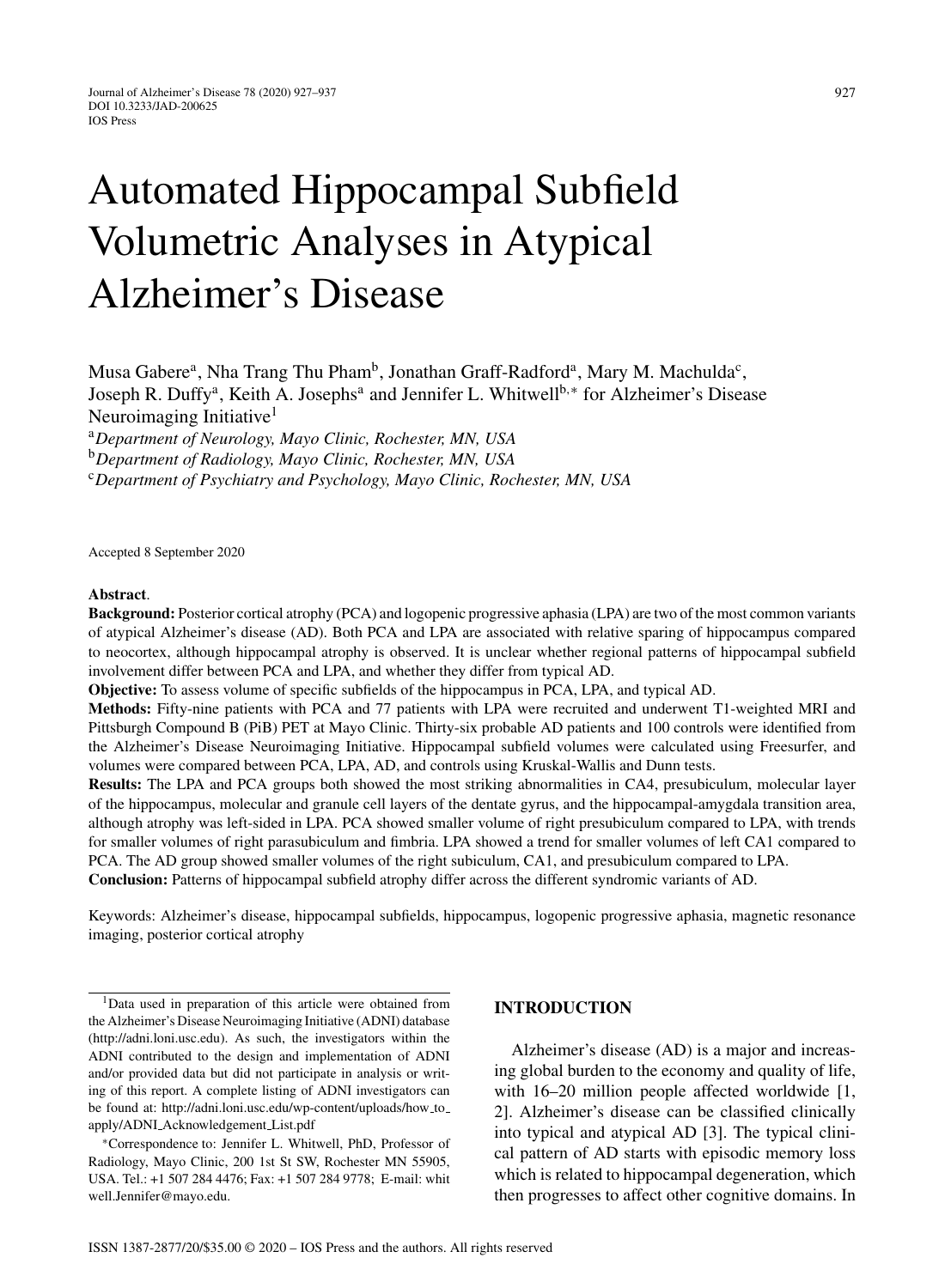contrast, in atypical AD, episodic memory impairment is not the first symptom [4], with patients instead presenting with symptoms related to neocortical abnormalities. Two common forms of atypical AD are posterior cortical atrophy (PCA) and logopenic progressive aphasia (LPA). PCA develops when there is damage to the parietal and occipital lobes of the brain [5]. Its core features include visuospatial and perceptual deficits, as well as features of Gerstmann syndrome, Balint syndrome, alexia and apraxia [6, 7]. In contrast, LPA reflects abnormalities to left temporoparietal regions that are important to language, and is characterized by anomia, word retrieval problems, poor sentence repetition, phonological impairments, and working memory deficits [8–11].

The hippocampus plays an important role in learning and memory [12]. Although it is not severely affected early in atypical AD, it often becomes atrophic over time. For instance, a whole hippocampus volumetric analysis using voxel-based morphometry (VBM) found that there was a reduction in gray matter volume in the right hippocampus in PCA compared to controls [5]. Other VBM studies have shown reduced volume of the hippocampus in PCA [5, 13–16] and LPA [15] patients compared to controls. Less, however, is known about patterns of involvement of specific subfields of the hippocampus in PCA and LPA. Volumetric analysis of hippocampal subfields involves approximating the volume of each sub-region of the hippocampus, namely the cornu ammonis (CA1, CA2, CA3, CA4), dentate gyrus (DG) subiculum, presubiculum, fimbria, and hippocampal fissure. The subfields CA2, CA3, and DG are input structures responsible for encoding, while CA1 and subiculum are output structures and play a role in retrieval [17, 18]. The subiculum plays a role in spatial information processing, memory, and temporal control of behavior [19]. CA2 plays a role in cognition, especially in social memory and object recognition [20]. One study found that PCA was associated with reduced volume of the left presubiculum, right subiculum, right molecular and granule cell layers of the DG (GC-ML-DG), right molecular layer, and the right hippocampal amygdala transition area (HATA) [21]. That study also found that PCA showed less involvement of CA1 compared to typical AD. Little is known about hippocampal subfield abnormalities in LPA, although one study did identify subfield abnormalities in a cohort of nonsemantic primary progressive aphasia patients, with greater changes observed in the left hemisphere [22].

In this study, we aimed to investigate differences in volume of the hippocampal subfields between PCA and LPA, and compare both groups to typical AD. We hypothesized that PCA and LPA will show similar patterns of abnormalities in hippocampal subfields, although with more left-sided patterns of involvement in LPA, and that both groups will show different patterns of abnormalities compared to typical AD. A better understanding of hippocampal abnormalities will improve understanding of the neurobiology of atypical AD.

## **METHODS**

#### *Participants*

Patients who fulfilled clinical criteria for PCA [7] and LPA [23] were recruited from the Mayo Clinic Department of Neurology, Rochester MN, by the Neurodegenerative Research Group (NRG) between 7 July 2010 and 28 February 2020. The diagnosis of PCA was based on clinical consensus criteria [7]. Briefly, patients were included if the chief complaint was a progressive visuospatial or perceptual problem, the visuospatial/perceptual deficits were corroborated on neuropsychological testing and the visuospatial/perceptual deficits were more severe than deficits in all other cognitive domains. Ophthalmologic examination must have been normal within 3 months of presentation. The diagnosis of LPA was based on clinical consensus criteria which requires impaired word retrieval, naming, and repetition of sentences and phrases, and at least three of either phonological errors, spared single-word comprehension and object knowledge, spared motor speech and absence of agrammatism [23]. Both LPA and PCA patients underwent neurological and neuropsychological evaluations, Pittsburgh Compound B (PiB) positron emission tomography (PET) imaging and a volumetric head magnetic resonance imaging (MRI). Patients were included in the study if they showed evidence of amyloid- $\beta$  positivity with a PiB global standardized uptake ratio (SUVR) of greater than 1.48 [24]. One hundred and forty-one patients, 82 with LPA and 59 with PCA were included in the study. All patients gave informed consent to participate in the project and the project protocol was approved by Institutional Review Board (IRB) of Mayo Clinic.

For comparison with our patients, we identified patients diagnosed with probable AD and cognitively unimpaired controls from the Alzheimer's Disease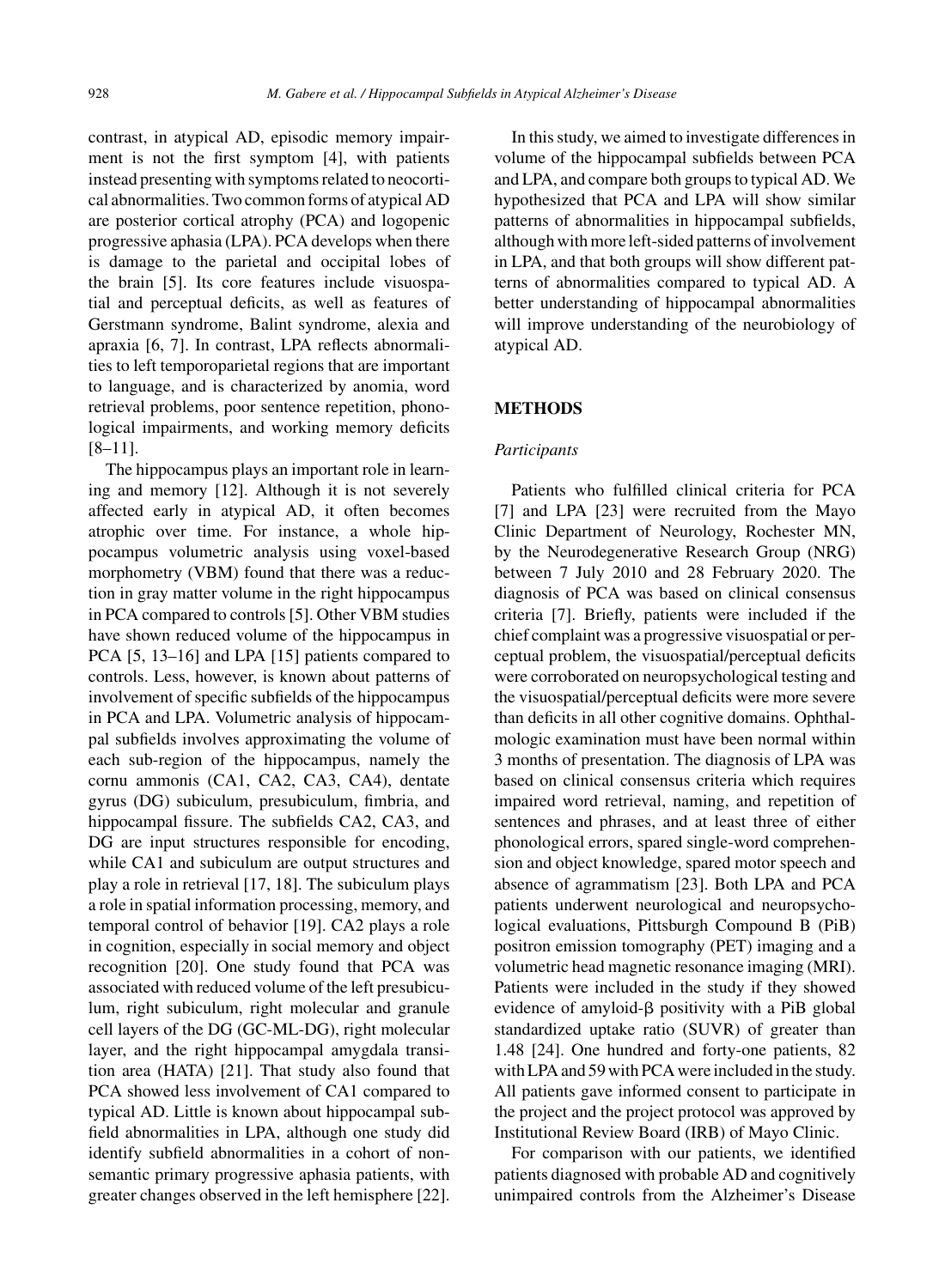Neuroimaging Initiative (ADNI) [\(http://www.loni.](http://www.loni.ucla.edu/ADNI) ucla.edu/ADNI). The ADNI was launched in 2003 as a public-private partnership, led by Principal Investigator Michael W. Weiner, MD. The primary goal of ADNI has been to test whether serial MRI, PET, other biological markers, and clinical and neuropsychological assessment can be combined to measure the progression of mild cognitive impairment and early AD. The AD patients in ADNI all met NINCDS/ADRDA criteria for probable AD [25]. We selected only individuals who had undergone a 3T MRI on a GE scanner (to match our cohort) and were aged between 60 and 75 years at the time of scan, which resulted in 37 AD patients and 100 cognitively unimpaired controls. We selected this age range in order to identify a relatively pure and representative typical AD group. We have previously shown that typical AD patients under age 60 have atypical patterns of atrophy and older patients have a large contribution from other pathologies [3]. The AD group was median (inter-quartile range) 71 (66, 73) years old at the time of scan, with 49% females and Mini-Mental State Examination scores of 24 (23, 25). The control group was 70 (67, 73) years old, with 61% female and Mini-Mental State Examination scores of 29 (29, 30).

## *Neurological and neuropsychological evaluations*

All neurological assessments for the PCA and LPA patients were performed by one of two Behavioral Neurologists (KAJ, JGR). The neurological evaluation included the Montreal Cognitive Assessment battery (MoCA) [26] to assess general cognitive function, the Clinical Dementia Rating (CDR) Scale [27] to assess functional ability, the Boston Diagnostic Aphasia Examination (BDAE) repetition subtest [28] to assess sentence repetition, the brief questionnaire version of the Neuropsychiatric Inventory (NPI-Q) [29] to assess psychiatric and behavioral features, and the Movement Disorder Society-sponsored revision of the Unified Parkinson's Disease Rating Scale (MDS-UPDRS) Part III [30] to assess Parkinsonism. All neuropsychological tests were administered by a trained psychometrist and overseen by a board-certified Neuropsychologist (MMM). These tests included the Visual Object and Space Perception (VOSP) Battery incomplete letters [31] test to assess visuoperceptual function, the Rey-Osterrieth (Rey-O) complex figure test [32] to assess visuoconstructional abilities, the Wechsler Memory Scale

III (WMS-III) visual reproduction I/II [33] to assess visual memory, the Auditory Verbal Learning Test (AVLT) to assess verbal memory [34], and the Boston Naming Test (BNT) to assess confrontational word retrieval [35]. The Rey-O, WMS-III% retention, and AVLT % recall scores were expressed as Mayo Older American Normative (MOANS) age-adjusted scale scores which are constructed to have a mean of 10 and a standard deviation of 3 among cognitively healthy people.

### *MRI acquisition*

The LPA and PCA patients were scanned with a 3.0 Tesla MRI (GE) scanner and the protocol included a 3D magnetization prepared rapid acquisition gradient echo (MPRAGE). The MRI scanning parameters used are as follows: sagittal plane, TR/TE/TI =2300/  $3/900$  ms, pixel spacing of  $1.0156 \times 1.0156$ , flip angle of  $8^\circ$ , slice thickness = 1.2 mm, repetition time of 7.032 msec, in-plane matrix =  $256 \times 256$  and field of view  $(FOV) = 26$  cm. This sequence was developed to be consistent with the ADNI protocol (published on [http://adni.loni.usc.edu/methods/documents/mri](http://adni.loni.usc.edu/methods/documents/mri-protocols/)protocols/). All images were corrected for gradient non-linearity and intensity inhomogeneity.

## *Hippocampal subfield volume analysis*

Hippocampal subfields were segmented using FreeSurfer version 6.0 [36, 37]. Each scan undergoes the standard volumetric FreeSurfer pipeline using a probabilistic atlas of the hippocampal formation, and then hippocampal subfield segmentation is performed. Briefly, the hippocampal subfield segmentation uses a Bayesian modelling approach, which generates a model on the MRI image around the hippocampal area and this model is optimized using the Generalized Expectation Maximization (GEM) algorithm [38]. This optimized model is then used to obtain an optimal segmentation, which is given below:

$$
\hat{S} = \arg \max_{\{l_i, i=1,...I\}} \prod_{i=1}^l p_i \left( l_i \middle| \mathbf{y}_i, \hat{\mathbf{x}}, \hat{\boldsymbol{\theta}} \right), \quad (1)
$$

where  $\hat{S}$  is obtained by assigning each voxel to the label with the highest posterior probability and  $\{\hat{\mathbf{x}}, \hat{\mathbf{\theta}}\}$ is the estimate of the model parameters for approximating anatomical labeling [37]. Each hippocampus was segmented into the following subfields: CA1,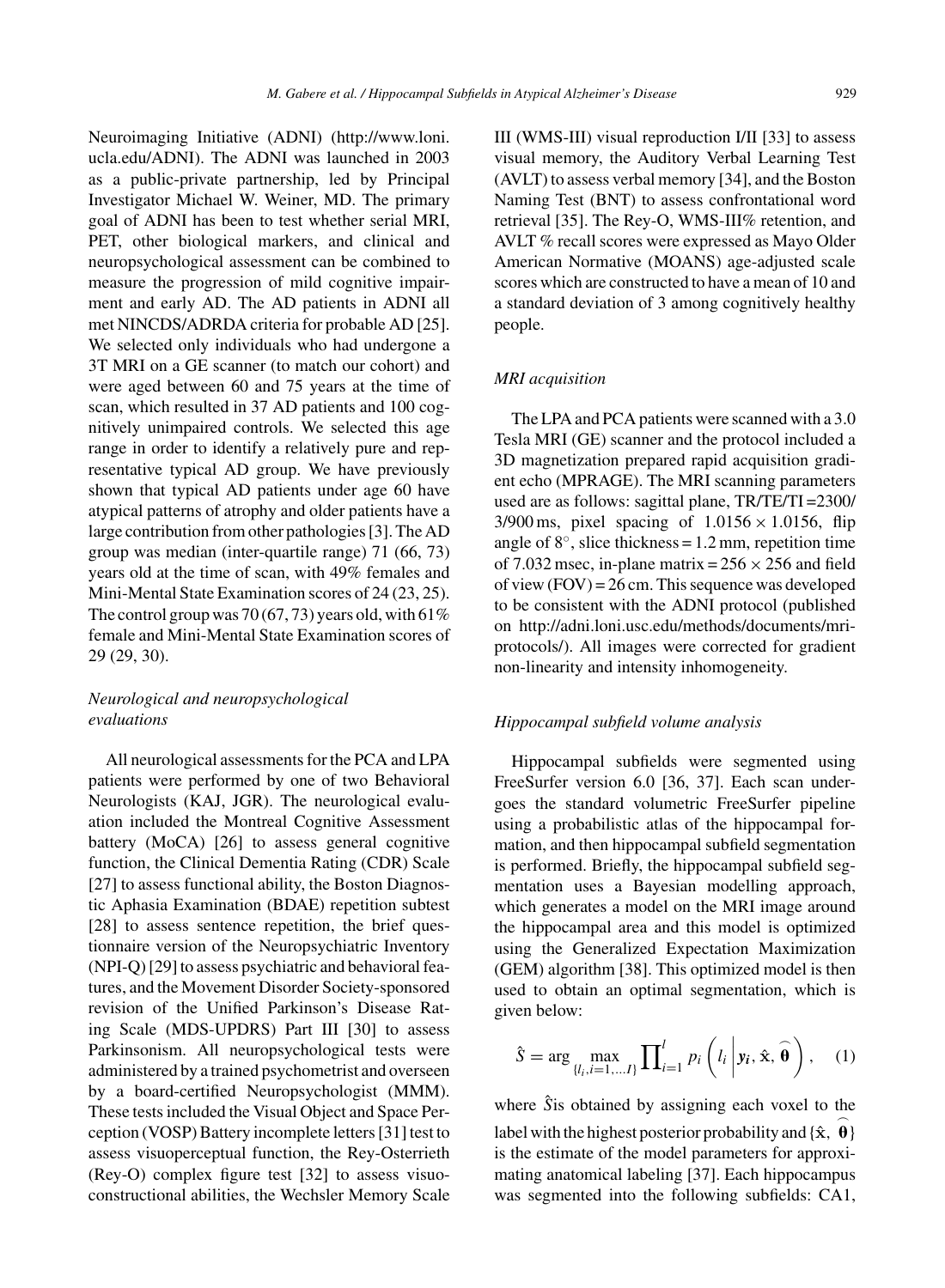

Fig. 1. Representative examples of hippocampal subfield segmentations from a patient with PCA, LPA, AD, and a control. The left side of the brain is shown on the right of each image.

CA2, CA3, CA4, GC-ML-DG, subiculum, HATA, presubiculum, parasubiculum, fimbria, molecular layer of the hippocampus (HP), hippocampal tail, and hippocampal fissure. Whole hippocampal volume was also calculated, as well as total intracranial volume (*TIV*) to allow a correction for head size. Hippocampal subfield segmentations and corresponding MR images were visually inspected for quality using Freesurfer's Freeview tool. A total of eight cases were removed due to failed segmentations (five LPA, one AD, and two controls), resulting in final group sizes of 77 LPA, 59 PCA, 36 AD, and 98 controls. Example hippocampal segmentations are shown in Fig. 1.

#### *Statistical analyses*

To allow comparison between patients with different *TIV*, we used a proportion method which expresses the brain volume  $(v)$  as a proportion of TIV. The normalized volume  $(\tilde{v})$  is computed as  $\tilde{v} = v/TIV$ .

We compared continuous demographic and clinical features using Pearson's Chi-square test for association on the categorical variables (gender and handedness) and unpaired t-tests for the remaining continuous clinical features. All *p*-values were reported after correction for false discovery rate (FDR) using the Benjamini-Hochberg method [39]. Whole hippocampal volume and subfield volumes were compared across all four groups (LPA, PCA, AD, controls) using the Kruskal Wallis test coupled with the Dunn test for paired comparisons. The *p*-values for the Dunn test were adjusted using the Benjamini-Hochberg FDR approach [39]. In addition, we computed Cohen *d* for paired group comparisons. Cohen *d* can be interpreted in terms of the amount of non-overlap of the clinical group in relation to the control group. Cohen's *d* is large if 2.0 ≤ *d* ≤ 0.8; medium: 0.5 ≤ *d* < 0.8; small:  $0.0 \leq d < 0.5$ . Note that the larger the value of *d*, the larger the percentage of non-overlap. The Cohen *d* (version 0.8.0), Kruskal-Wallis (version 0.99.35) and Dunn test (version 1.3.5) were performed using R package (version 3.6.2).

#### **RESULTS**

## *Comparison of PCA with LPA using demographics and clinical characteristics*

Demographic and clinical features are shown in Table 1. The LPA patients had significantly shorter diseases duration and were older than the PCA patients. Consistent with their clinical syndromes, LPA patients performed significantly worse than PCA on the BNT and the BDAE repetition, while PCA patients performed more poorly on the VOSP Letters and Rey-O Complex Figure Test. The PCA patients also performed more poorly on CDR and NPI-Q.

## *Comparison of whole and subfield hippocampal volumes*

The comparison of whole and subfield hippocampal volumes between groups is shown in Tables 2 and 3. All hippocampal subfields, except for the right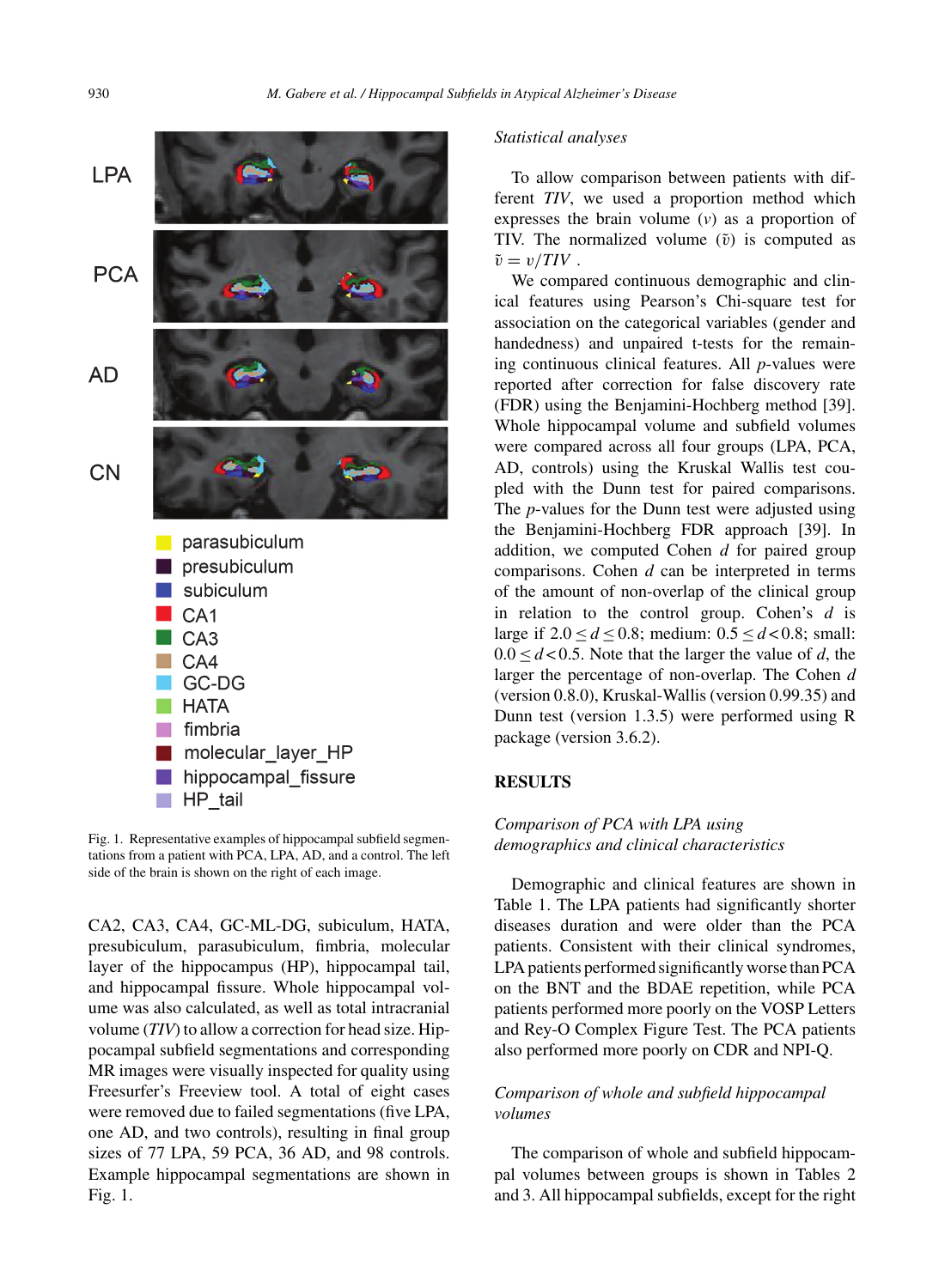| Features                    | $LPA (N=77)$  | $PCA (N=59)$   | FDR $p$       |
|-----------------------------|---------------|----------------|---------------|
| Gender (female)             | $46(60\%)$    | $36(61\%)$     | 0.88          |
| Handedness (right)          | 68 (88%)      | 54 (92%)       | 0.68          |
| Age Onset $(y)$             | 64 (57, 70)   | 58 (54, 63)    | 0.0002        |
| Age MRI $(y)$               | 68 (61, 73)   | 62(58.5, 69.5) | 0.02          |
| Education                   | 16(14, 16)    | 16(13, 18)     | 0.66          |
| Disease duration (y)        | 3.6(2.7, 4.9) | 4.7(3.9, 6.8)  | 0.0004        |
| <b>Global PiB SUVR</b>      | 2.4(2.2, 2.6) | 2.5(2.3, 2.6)  | 0.29          |
| <b>BNT</b>                  | 9(6.5, 12)    | 12(9, 14)      | 0.02          |
| <b>BDAE</b> repetition      | 6(4, 8)       | 8(6, 10)       | 0.02          |
| NPI-O                       | 2(1, 4)       | 3.5(2, 6)      | 0.03          |
| CDR sum of boxes            | 3(1.5, 4.5)   | 4(2, 7.5)      | 0.02          |
| WMS-III VR% retention MOANS | 8(6, 10.5)    | 7.5(4, 9.8)    | 0.29          |
| AVLT long term recall MOANS | 6(4, 7)       | 6(4, 8)        | 0.68          |
| VOSP letters                | 19.5(18, 20)  | 11.5(5.25, 16) | $<\!\!0.0001$ |
| MOCA                        | 16(10, 19)    | 18(10, 20)     | 0.62          |
| <b>MSD-UPDRS III</b>        | 3(1.375, 6)   | 2(0, 8)        | 0.29          |
| Rev-O MOANS                 | 6(2, 9.25)    | 2(2, 2)        | 0.0002        |

Table 1 Demographic and clinical characteristics of patients with LPA and PCA

Data are shown as Q1 (Q1, Q3) or *N* (%). Significant adjusted *p*-values are bolded. AVLT, Auditory Verbal Learning Test; Rey-O-MOANS, Rey Osterrieth Mayo Older American Normative Scale; MOCA, Montreal Cognitive Assessment Battery; CDR, Clinical Dementia Rating; VOSP, visual object and space perception; WMS-III VR% retention MOANS, Wechsler Memory Scale III Visual Reproduction MOANS; BNT, Boston Naming Test; BDAE, Boston Diagnostic Aphasia Examination; NPI-Q, Neuropsychiatric Inventory Brief Questionnaire; MSD-UPDRS III, Movement Disorder Society Unified Parkinson's Disease Rating Scale Part III.

Table 2 Hippocampal volume estimates for LPA, PCA, AD, and controls

| Hippocampal subfields     | TIV normalized hippocampal volumes |               |               |               | Kruskal-Wallis p |
|---------------------------|------------------------------------|---------------|---------------|---------------|------------------|
|                           | <b>LPA</b>                         | <b>PCA</b>    | AD            | Control       |                  |
| Left Hippocampal tail     | 0.306(0.064)                       | 0.313(0.052)  | 0.290(0.044)  | 0.368(0.056)  | < 0.0001         |
| Left subiculum            | 0.243(0.047)                       | 0.242(0.057)  | 0.236(0.040)  | 0.293(0.044)  | < 0.0001         |
| Left CA1                  | 0.345(0.060)                       | 0.369(0.063)  | 0.365(0.068)  | 0.428(0.069)  | < 0.0001         |
| Left hippocampal fissure  | 0.109(0.022)                       | 0.107(0.024)  | 0.116(0.024)  | 0.121(0.026)  | 0.003            |
| Left presubiculum         | 0.173(0.030)                       | 0.177(0.037)  | 0.169(0.037)  | 0.211(0.033)  | < 0.0001         |
| Left parasubiculum        | 0.037(0.009)                       | 0.039(0.009)  | 0.037(0.012)  | 0.044(0.010)  | < 0.0001         |
| Left molecular layer HP   | 0.301(0.053)                       | 0.320(0.054)  | 0.313(0.060)  | 0.380(0.055)  | < 0.0001         |
| Left GC.ML.DG             | 0.157(0.025)                       | 0.165(0.030)  | 0.166(0.029)  | 0.197(0.030)  | < 0.0001         |
| Left CA3                  | 0.112(0.020)                       | 0.119(0.023)  | 0.118(0.025)  | 0.144(0.025)  | < 0.0001         |
| Left CA4                  | 0.139(0.022)                       | 0.144(0.029)  | 0.140(0.030)  | 0.174(0.024)  | < 0.0001         |
| Left fimbria              | 0.038(0.016)                       | 0.037(0.017)  | 0.035(0.015)  | 0.046(0.015)  | < 0.0001         |
| Left HATA                 | 0.031(0.007)                       | 0.034(0.007)  | 0.034(0.008)  | 0.041(0.008)  | < 0.0001         |
| Left whole hippocampus    | 1.875(0.323)                       | 1.969 (0.350) | 1.936 (0.326) | 2.319 (0.306) | < 0.0001         |
| Right hippocampal tail    | 0.336(0.058)                       | 0.342(0.067)  | 0.316(0.060)  | 0.382(0.064)  | < 0.0001         |
| Right subiculum           | 0.253(0.044)                       | 0.249(0.047)  | 0.229(0.047)  | 0.294(0.045)  | < 0.0001         |
| Right CA1                 | 0.393(0.071)                       | 0.375(0.071)  | 0.360(0.061)  | 0.448(0.074)  | < 0.0001         |
| Right hippocampal fissure | 0.120(0.024)                       | 0.121(0.022)  | 0.125(0.028)  | 0.126(0.025)  | 0.514            |
| Right presubiculum        | 0.174(0.033)                       | 0.160(0.030)  | 0.156(0.029)  | 0.198(0.032)  | < 0.0001         |
| Right parasubiculum       | 0.037(0.010)                       | 0.034(0.008)  | 0.035(0.010)  | 0.042(0.009)  | < 0.0001         |
| Right molecular layer HP  | 0.336(0.048)                       | 0.327(0.059)  | 0.311(0.064)  | 0.390(0.052)  | < 0.0001         |
| Right GC.ML.DG            | 0.182(0.030)                       | 0.182(0.034)  | 0.172(0.037)  | 0.208(0.032)  | < 0.0001         |
| Right CA3                 | 0.136(0.023)                       | 0.138(0.025)  | 0.129(0.024)  | 0.155(0.028)  | < 0.0001         |
| Right CA4                 | 0.160(0.024)                       | 0.155(0.027)  | 0.149(0.027)  | 0.180(0.026)  | < 0.0001         |
| Right fimbria             | 0.037(0.016)                       | 0.032(0.014)  | 0.031(0.012)  | 0.046(0.015)  | < 0.0001         |
| Right HATA                | 0.036(0.006)                       | 0.034(0.008)  | 0.036(0.007)  | 0.044(0.008)  | < 0.0001         |
| Right whole hippocampus   | 2.068 (0.322)                      | 2.064 (0.319) | 1.926 (0.366) | 2.387(0.325)  | < 0.0001         |

GC-ML-DG, molecular and granule cell layers of the dentate; HATA, hippocampal amygdala transition area; PCA, posterior cortical atrophy; LPA, logopenic progressive aphasia; AD, probable Alzheimer's disease.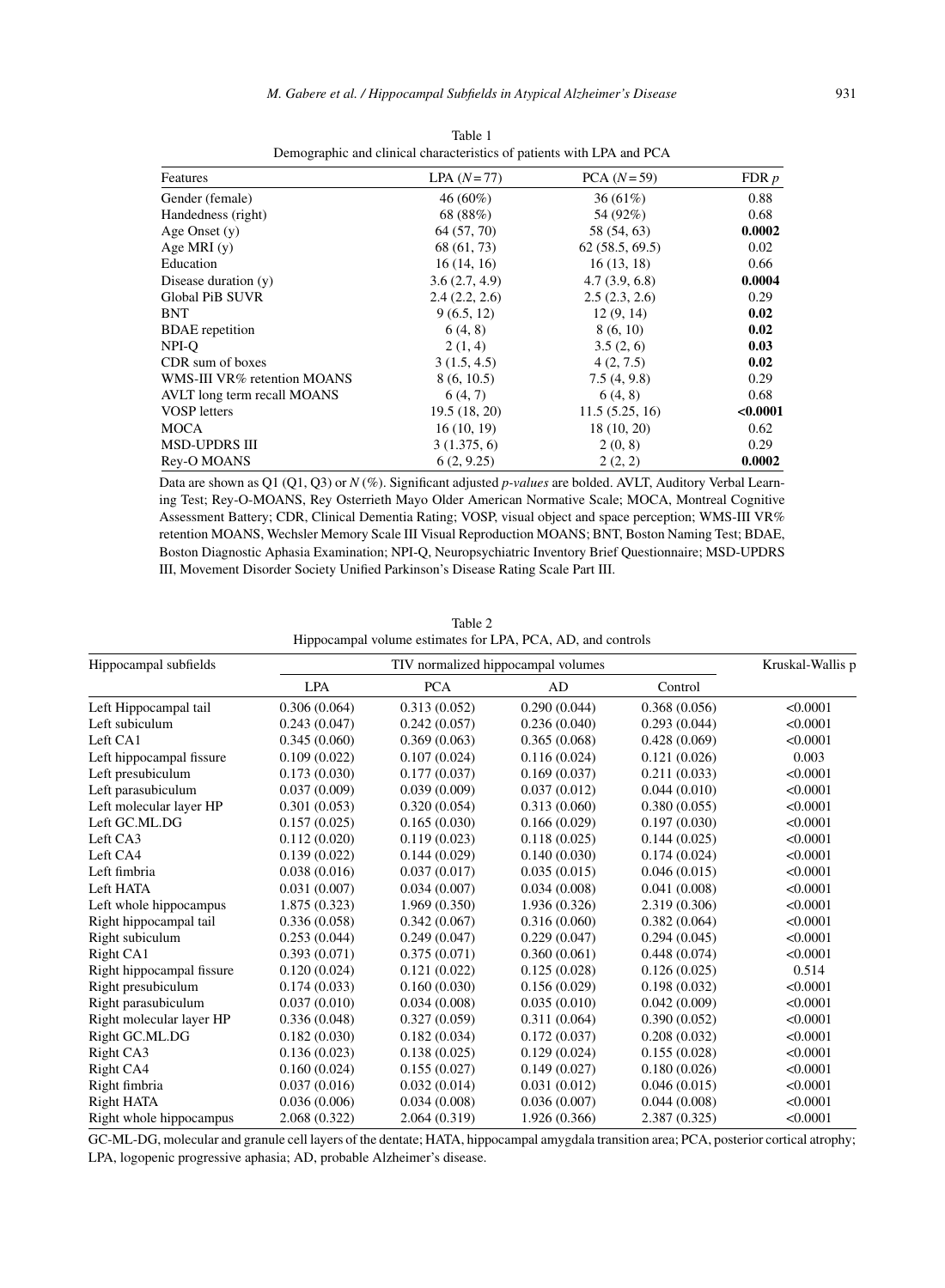| Hippocampal subfields     | Cohen $d$ and Dunn test Adjusted $p$ -values |                    |                   |                   |                      |                  |
|---------------------------|----------------------------------------------|--------------------|-------------------|-------------------|----------------------|------------------|
|                           | LPA~Control                                  | $PCA \sim Control$ | $AD \sim$ Control | $LPA\sim PCA$     | $LPA \sim AD$        | $PCA~\sim A.D$   |
| Left Hippocampal tail     | $-1.04***$                                   | $-1.00***$         | $-1.46***$        | 0.12              | 0.27                 | $0.46^{\dagger}$ |
| Left subiculum            | $-1.10***$                                   | $-1.03***$         | $-1.34***$        | $-0.02$           | 0.16                 | 0.12             |
| Left CA1                  | $-1.27***$                                   | $-0.88***$         | $-0.92***$        | 0.39 <sub>†</sub> | $-0.31$              | 0.07             |
| Left hippocampal fissure  | $-0.50*$                                     | $-0.56**$          | $-0.23$           | $-0.08$           | $-0.28$              | $-0.35$          |
| Left presubiculum         | $-1.20***$                                   | $-0.98***$         | $-1.25***$        | 0.13              | 0.15                 | 0.24             |
| Left parasubiculum        | $-0.69***$                                   | $-0.48*$           | $-0.68***$        | 0.20              | 0.07                 | 0.24             |
| Left molecular layer HP   | $-1.46***$                                   | $-1.11***$         | $-1.20***$        | 0.35              | $-0.21$              | 0.12             |
| Left GC.ML.DG             | $-1.46***$                                   | $-1.10***$         | $-1.06***$        | 0.29              | $-0.35$              | $-0.04$          |
| Left CA3                  | $-1.38***$                                   | $-1.02***$         | $-1.03***$        | 0.34              | $-0.28$              | 0.05             |
| Left CA4                  | $-1.49***$                                   | $-1.18***$         | $-1.30***$        | 0.17              | $-0.04$              | 0.11             |
| Left fimbria              | $-0.54**$                                    | $-0.62***$         | $-0.74***$        | $-0.09$           | 0.18                 | 0.08             |
| Left HATA                 | $-1.39***$                                   | $-1.05***$         | $-0.93***$        | 0.35              | $-0.39$ <sup>+</sup> | $-0.06$          |
| Left whole hippocampus    | $-1.42***$                                   | $-1.08***$         | $-1.23***$        | 0.28              | $-0.19$              | 0.10             |
| Right hippocampal tail    | $-0.76***$                                   | $-0.62***$         | $-1.05***$        | 0.10              | 0.33                 | 0.40             |
| Right subiculum           | $-0.91***$                                   | $-0.98***$         | $-1.43***$        | $-0.10$           | $0.55*$              | $0.42^{\dagger}$ |
| Right CA1                 | $-0.75***$                                   | $-1.01***$         | $-1.25***$        | $-0.27$           | $0.49*$              | 0.22             |
| Right hippocampal fissure | $-0.22$                                      | $-0.21$            | $-0.02$           | 0.02              | $-0.19$              | $-0.18$          |
| Right presubiculum        | $-0.73***$                                   | $-1.22***$         | $-1.32***$        | $-0.46*$          | $0.57*$              | 0.12             |
| Right parasubiculum       | $-0.45**$                                    | $-0.94***$         | $-0.70**$         | $-0.41^{\dagger}$ | 0.21                 | $-0.19$          |
| Right molecular layer HP  | $-1.07***$                                   | $-1.14***$         | $-1.41***$        | $-0.17$           | $0.46\dagger$        | 0.25             |
| Right GC.ML.DG            | $-0.85***$                                   | $-0.79***$         | $-1.09***$        | 0.01              | 0.32                 | 0.30             |
| Right CA3                 | $-0.74***$                                   | $-0.64***$         | $-0.97***$        | 0.08              | 0.29                 | 0.36             |
| Right CA4                 | $-0.79***$                                   | $-0.96***$         | $-1.18***$        | $-0.21$           | $0.44^{\dagger}$     | 0.22             |
| Right fimbria             | $-0.58***$                                   | $-0.99***$         | $-1.05***$        | $-0.37\dagger$    | $0.41^{\dagger}$     | 0.04             |
| <b>Right HATA</b>         | $-1.11***$                                   | $-1.26***$         | $-1.14***$        | $-0.28$           | 0.12                 | $-0.16$          |
| Right whole hippocampus   | $-0.99***$                                   | $-1.00***$         | $-1.37$           | $-0.01$           | 0.42                 | 0.41             |

Table 3 Pair-wise statistics for all hippocampal regions

GC-ML-DG, molecular and granule cell layers of the dentate; HATA, hippocampal amygdala transition area; PCA, posterior cortical atrophy; LPA, logopenic progressive aphasia; AD, probable Alzheimer's disease. Significant p values shown as <sup>∗</sup><0.05, ∗∗<0.01, ∗∗∗<0.001, ∗∗∗∗<0.0001, †trend-level of *p* < 0.10.

hippocampal fissure, showed significant differences among LPA, PCA, AD, and controls based on the Kruskal-Wallis test (Table 2). All remaining hippocampal subfields were smaller in LPA, PCA, and AD compared to controls, except for the left hippocampal fissure which did not differ between AD and controls.

For LPA, the regions with the largest Cohen *d* values (>1.2) in comparison to controls were left CA4, left molecular layer HP, left GC-ML-DG, left whole hippocampus, left HATA, left CA3, left CA1, and left presubiculum (Table 3). For PCA, the only regions with a Cohen d value larger than 1.2 were the right HATA and right presubiculum. For AD, the regions with the largest Cohen d values (>1.2) were left hippocampal tail, right subiculum, right molecular layer HP, right whole hippocampus, left subiculum, right presubiculum, left CA4, left presubiculum, right CA1, and left whole hippocampus.

The PCA group showed smaller volume of the right presubiculum compared to LPA. There were also trends (corrected Dunns *p* values <0.1) for PCA to have smaller volumes of right parasubiculum, and fimbria compared to LPA, and for LPA to show smaller volumes of left CA1 compared to PCA (Table 3, Fig. 2). The AD group showed smaller volumes of the right subiculum, CA1 and presubiculum compared to LPA (Table 3, Fig. 2). There were also trends for AD to have smaller volumes of the right molecular layer HP, CA4, and fimbria compared to LPA, and LPA to have smaller volume of the left HATA compared to AD (Table 3, Fig. 2). There were trends for AD to have smaller volumes of the right subiculum and left hippocampal tail compared to PCA.

#### **DISCUSSION**

This study utilizing a large number of well characterized LPA and PCA patients demonstrates that both syndromes are associated with volume loss of the majority of the hippocampal subfields; however, LPA showed more asymmetric left-sided involvement and smaller volumes of left CA1 compared to PCA, and PCA showed greater involvement of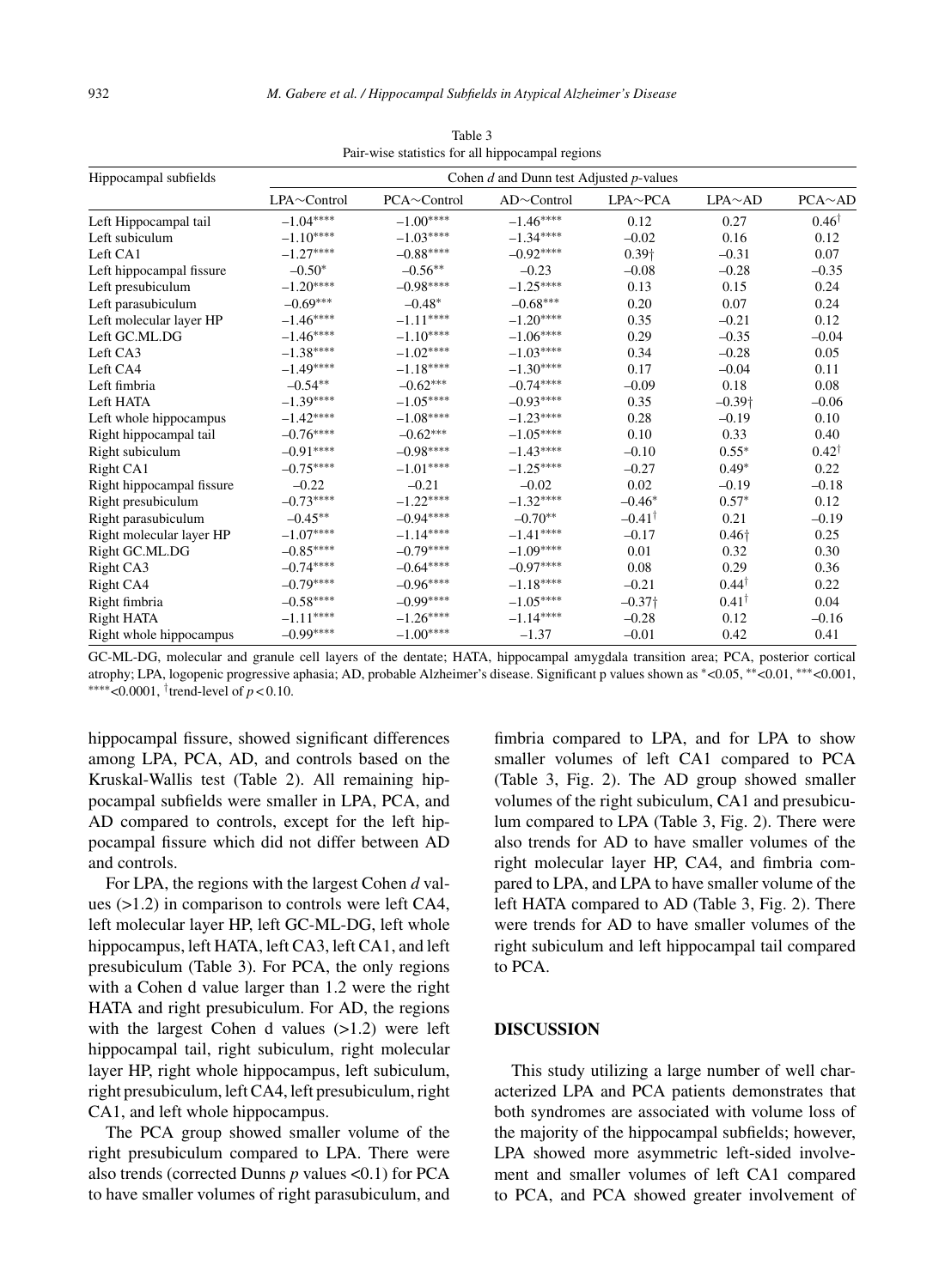

Fig. 2. Box-plots across groups for hippocampal subfields that showed differences between LPA, PCA, and AD. Values are adjusted for TIV. <sup>∗</sup><0.05, ∗∗<0.01, ∗∗∗<0.001, ∗∗∗∗<0.0001, †trend-level of *p* < 0.10.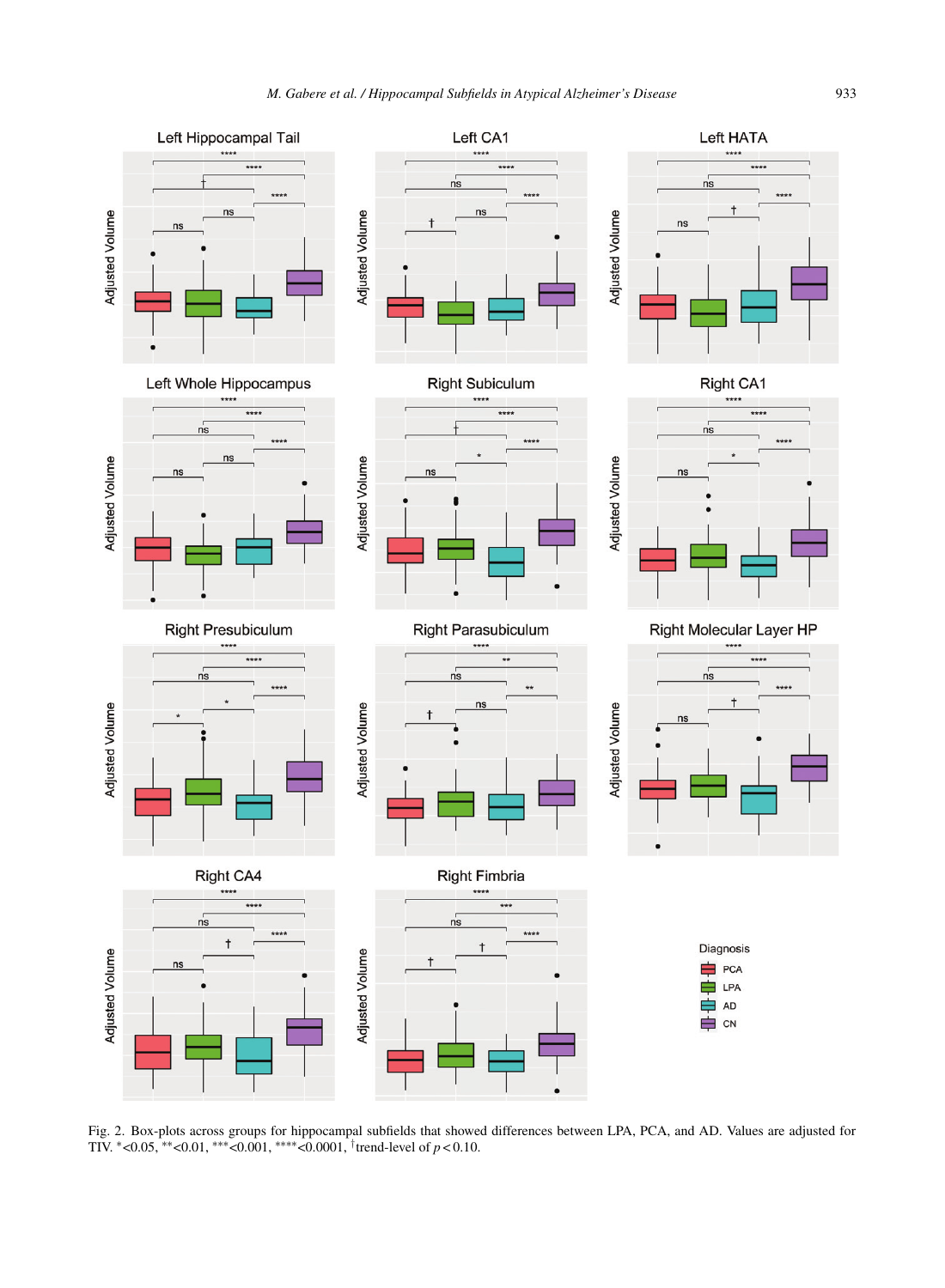the right presubiculum, parasubiculum, and fimbria. Regional differences were also observed when comparing both variants to typical AD.

There was a large degree of overlap between LPA and PCA, with both syndromes showing volume loss across the hippocampal regions. The subfields that showed the most severe involvement in PCA were the right presubiculum and HATA, followed by right CA4, left and right molecular layer, left GC-ML-DG, left HATA, and left subiculum. These regions are very similar to those identified in PCA in a previous study [21]. The CA4, presubiculum, molecular layer, GC-ML-DG, and HATA were also among the most severely affected structures in LPA, although in LPA we observed a striking asymmetry with greatest involvement of left hemisphere regions. This is not unexpected given that LPA is a language disorder and commonly targets the left hemisphere. The PCA cohort showed a slight right-sided predominance, with the two most affected structures being on the right, but also showed severe involvement of many subfields in the left hemisphere.

Differences were observed between PCA and LPA in specific subfields. The PCA patients showed greater involvement of the right presubiculum, and trends for greater involvement of the right parasubiculum and fimbria compared to LPA. The pre and parasubiculum both receive inputs from the parietal lobe and evidence has suggested that they play a role in creating a visuospatial representation of the world, i.e., a scene, critical in both memory, navigation, and spatial processing [40]. It is, therefore, possible that damage to the pre and parasubiculum in PCA could be contributing to the visuospatial deficits characteristic of this syndrome. The fimbria is a white matter tract that begins at the posterior end of the hippocampus and transitions into the fornix which is the main connecting tract of the limbic system [41]. The fimbria-fornix pathway plays a crucial role in spatial memory [42]. The posterior location of the fimbria may make it particularly vulnerable in PCA, since neurodegeneration is observed in posterior temporal and parietooccipital regions [5]. We also observed a trend for LPA to have a smaller volume of the left CA1 compared to PCA. This was somewhat unexpected given that the CA1 subfield plays a crucial role in contextual retrieval [43], incremental value learning [44], and episodic autobiographical memory [45], and is associated with typical amnestic AD [46–49]. Abnormalities in CA1 have previously been identified in patients with primary progressive aphasia and were related to visual memory performance [22]. While the

LPA patients in our cohort performed comparably to the PCA patients in both visual and verbal memory performance, both tests can be confounded by nonmemory language and visuoperceptual deficits, plus the PCA patients had a longer disease duration.

We also observed differences between both atypical AD variants and typical AD. The typical AD group showed relatively bilateral patterns of atrophy with the most striking loss observed in the hippocampal tail, subiculum, molecular layer, presubiculum, CA1, and CA4. Interestingly, the AD patients did not show increased volume of either hippocampal fissure, in line with a previous study [50]. We found that the right subiculum was smaller in AD compared to both LPA and PCA, suggesting that it may be preferentially affected in amnestic AD. The AD patients also showed smaller volumes of the right CA1 and presubiculum subfields compared to LPA. Previous studies have shown that both CA1 and the subiculum are strongly affected in amnestic AD [49, 51, 52], and one study found smaller CA1 volumes in typical AD compared to PCA [21]. We also found evidence that the left HATA was smaller in LPA compared to AD. In fact, the left HATA showed a larger difference (i.e., AUROC) between LPA and controls than between PCA and controls, suggesting a particular association with LPA. It is unclear whether the HATA contributes to the LPA phenotype, although the left anterior temporal lobe does indeed tend to be involved to a greater degree in LPA than AD and PCA and so it may reflect the anatomy of the disease [16, 53].

A strength of our study was the large number of LPA and PCA patients who all underwent identical MRI as well as amyloid determination with PiB-PET. A limitation, however, was that the PCA group had a longer disease duration at the time of scan and were younger than the LPA group which could have biased the results. The use of ADNI data allowed comparison to a large cohort of controls and to a cohort of probable AD patients. We ensured that the ADNI cases were also scanned on a GE, 3T scanner; however, noise could have been introduced into the analysis since ADNI cases are scanned in multiple sites. We only used T1-weighted MRI scans in order to define hippocampal subfields; a determination which could be improved by including complementary information from T2 weighted MR imaging.

In summary, this study demonstrates that these atypical variants of AD have overlapping neuroanatomical disruptions in the hippocampal subfields, although there are some regional differences which may relate to differences in clinical or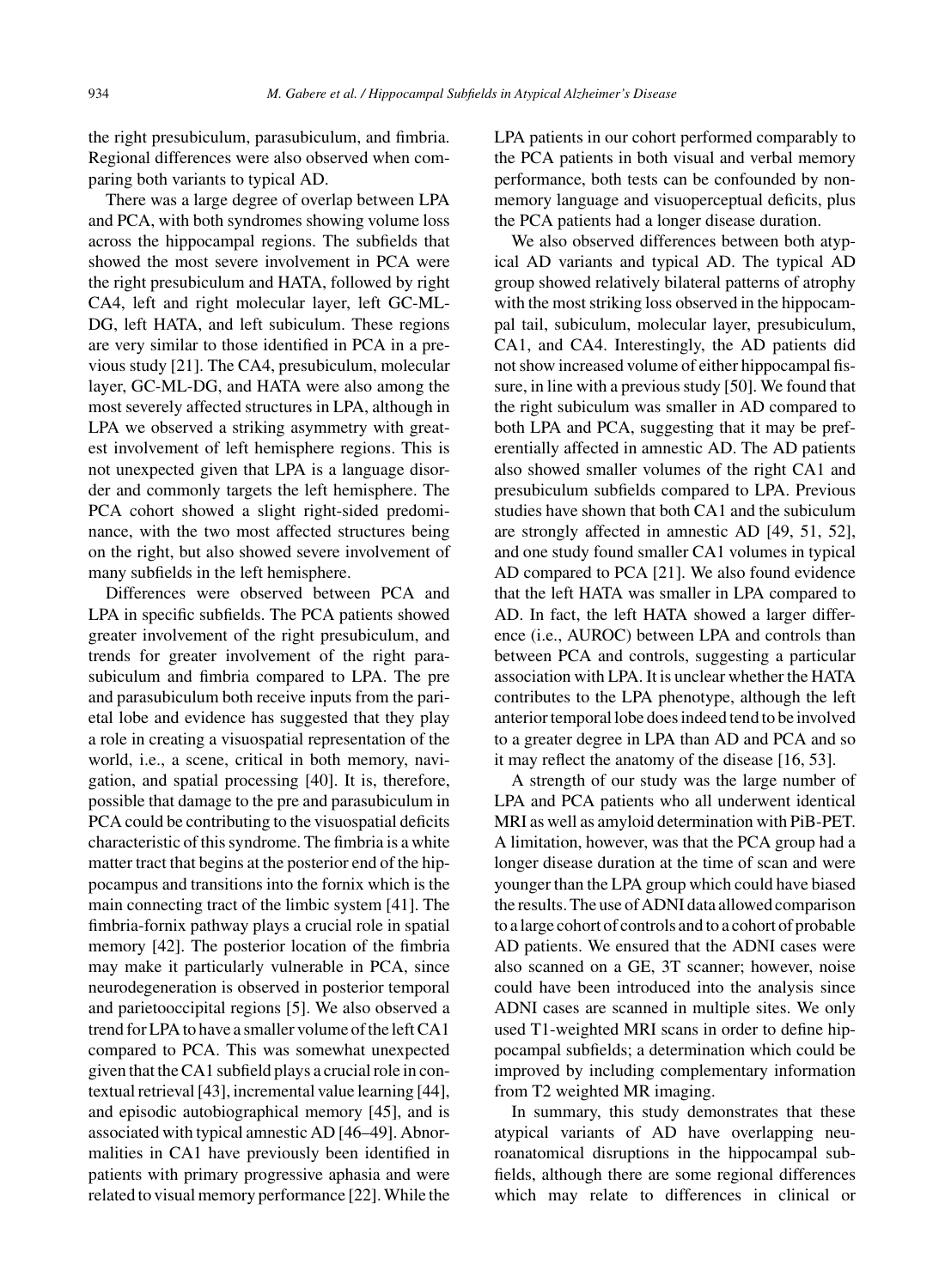neurodegenerative topography between LPA and PCA. There is also evidence that patterns of hippocampal subfield involvement in atypical AD differ somewhat from that observed in typical amnestic AD. Future research is needed to determine the histological correlates of these findings. Given these findings, it may be important to understand disease mechanisms behind neurogenesis in hippocampal subfields, perhaps utilizing techniques such as proteomics and metabolomics that may be important steps toward developing therapeutics.

#### **ACKNOWLEDGMENTS**

This study was funded by National Institute of Health (NIH) grants R01AG050603 and R01- DC010367 and the Alzheimer's Association. Data collection and sharing for this project was funded by the Alzheimer's Disease Neuroimaging Initiative (ADNI) (National Institutes of Health Grant U01 AG024904) and DOD ADNI (Department of Defense award number W81XWH-12-2-0012). ADNI is funded by the National Institute on Aging, the National Institute of Biomedical Imaging and Bioengineering, and through generous contributions from the following: AbbVie, Alzheimer's Association; Alzheimer's Drug Discovery Foundation; Araclon Biotech; BioClinica, Inc.; Biogen; Bristol-Myers Squibb Company; CereSpir, Inc.; Cogstate; Eisai Inc.; Elan Pharmaceuticals, Inc.; Eli Lilly and Company; EuroImmun; F. Hoffmann-La Roche Ltd and its affiliated company Genentech, Inc.; Fujirebio; GE Healthcare; IXICO Ltd.; Janssen Alzheimer Immunotherapy Research & Development, LLC.; Johnson & Johnson Pharmaceutical Research & Development LLC.; Lumosity; Lundbeck; Merck & Co., Inc.; Meso Scale Diagnostics, LLC.; NeuroRx Research; Neurotrack Technologies; Novartis Pharmaceuticals Corporation; Pfizer Inc.; Piramal Imaging; Servier; Takeda Pharmaceutical Company; and Transition Therapeutics. The Canadian Institutes of Health Research is providing funds to support ADNI clinical sites in Canada. Private sector contributions are facilitated by the Foundation for the National Institutes of Health ([http://www.fnih.org\)](http://www.fnih.org). The grantee organization is the Northern California Institute for Research and Education, and the study is coordinated by the Alzheimer's Therapeutic Research Institute at the University of Southern California. ADNI data are disseminated by the

Laboratory for Neuro Imaging at the University of Southern California.

Authors' disclosures available online [\(https://](https://www.j-alz.com/manuscript-disclosures/20-0625r2) www.j-alz.com/manuscript-disclosures/20-0625r2).

### **REFERENCES**

- [1] (2020) 2020 Alzheimer's disease facts and figures. *Alzheimers Dement* **16**, 391-460.
- [2] Prince M, Wimo A, Guerchet M, Ali GC, Wu YT, Prina M (2015) *World Alzheimer Report 2015. The Global Impact of Dementia: An analysis of prevalence, incidence, cost and trends*. Alzheimer's Disease International, London.
- [3] Josephs KA, Tosakulwong N, Graff-Radford J, Weigand SD, Buciuc M, Machulda MM, Jones DT, Schwarz CG, Senjem ML, Ertekin-Taner N, Kantarci K, Boeve BF, Knopman DS, Jack CR Jr, Petersen RC, Lowe VJ, Whitwell JL (2020) MRI and flortaucipir relationships in Alzheimer's phenotypes are heterogeneous. *Ann Clin Transl Neurol* **7**, 707-721.
- [4] Ghezzi L (2018) Diagnosis of Alzheimer's disease typical and atypical forms In *Neurodegenerative Diseases: Clinical Aspects, Molecular Genetics and Biomarkers*, Galimberti D, Scarpini E, eds. Springer International Publishing, Cham, pp. 21-28.
- [5] Whitwell JL, Jack CR Jr, Kantarci K, Weigand SD, Boeve BF, Knopman DS, Drubach DA, Tang-Wai DF, Petersen RC, Josephs KA (2007) Imaging correlates of posterior cortical atrophy. *Neurobiol Aging* **28**, 1051-1061.
- [6] Crutch SJ, Lehmann M, Schott JM, Rabinovici GD, Rossor MN, Fox NC (2012) Posterior cortical atrophy. *Lancet Neurol* **11**, 170-178.
- [7] Crutch SJ, Schott JM, Rabinovici GD, Murray M, Snowden JS, van der Flier WM, Dickerson BC, Vandenberghe R, Ahmed S, Bak TH, Boeve BF, Butler C, Cappa SF, Ceccaldi M, de Souza LC, Dubois B, Felician O, Galasko D, Graff-Radford J, Graff-Radford NR, Hof PR, Krolak-Salmon P, Lehmann M, Magnin E, Mendez MF, Nestor PJ, Onyike CU, Pelak VS, Pijnenburg Y, Primativo S, Rossor MN, Ryan NS, Scheltens P, Shakespeare TJ, Suarez Gonzalez A, Tang-Wai DF, Yong KXX, Carrillo M, Fox NC, Alzheimer's Association ISTAART Atypical Alzheimer's Disease and Associated Syndromes Professional Interest Area (2017) Consensus classification of posterior cortical atrophy. *Alzheimers Dement* **13**, 870-884.
- [8] Gorno-Tempini ML, Dronkers NF, Rankin KP, Ogar JM, Phengrasamy L, Rosen HJ, Johnson JK, Weiner MW, Miller BL (2004) Cognition and anatomy in three variants of primary progressive aphasia. *Ann Neurol* **55**, 335-346.
- [9] Montembeault M, Brambati SM, Gorno-Tempini ML, Migliaccio R (2018) Clinical, anatomical, and pathological features in the three variants of primary progressive aphasia: A review. *Front Neurol* **9**, 692.
- [10] Marshall CR, Hardy CJD, Volkmer A, Russell LL, Bond RL, Fletcher PD, Clark CN, Mummery CJ, Schott JM, Rossor MN, Fox NC, Crutch SJ, Rohrer JD, Warren JD (2018) Primary progressive aphasia: A clinical approach. *J Neurol* **265**, 1474-1490.
- [11] Botha H, Duffy JR, Whitwell JL, Strand EA, Machulda MM, Schwarz CG, Reid RI, Spychalla AJ, Senjem ML, Jones DT, Lowe V, Jack CR, Josephs KA (2015) Classification and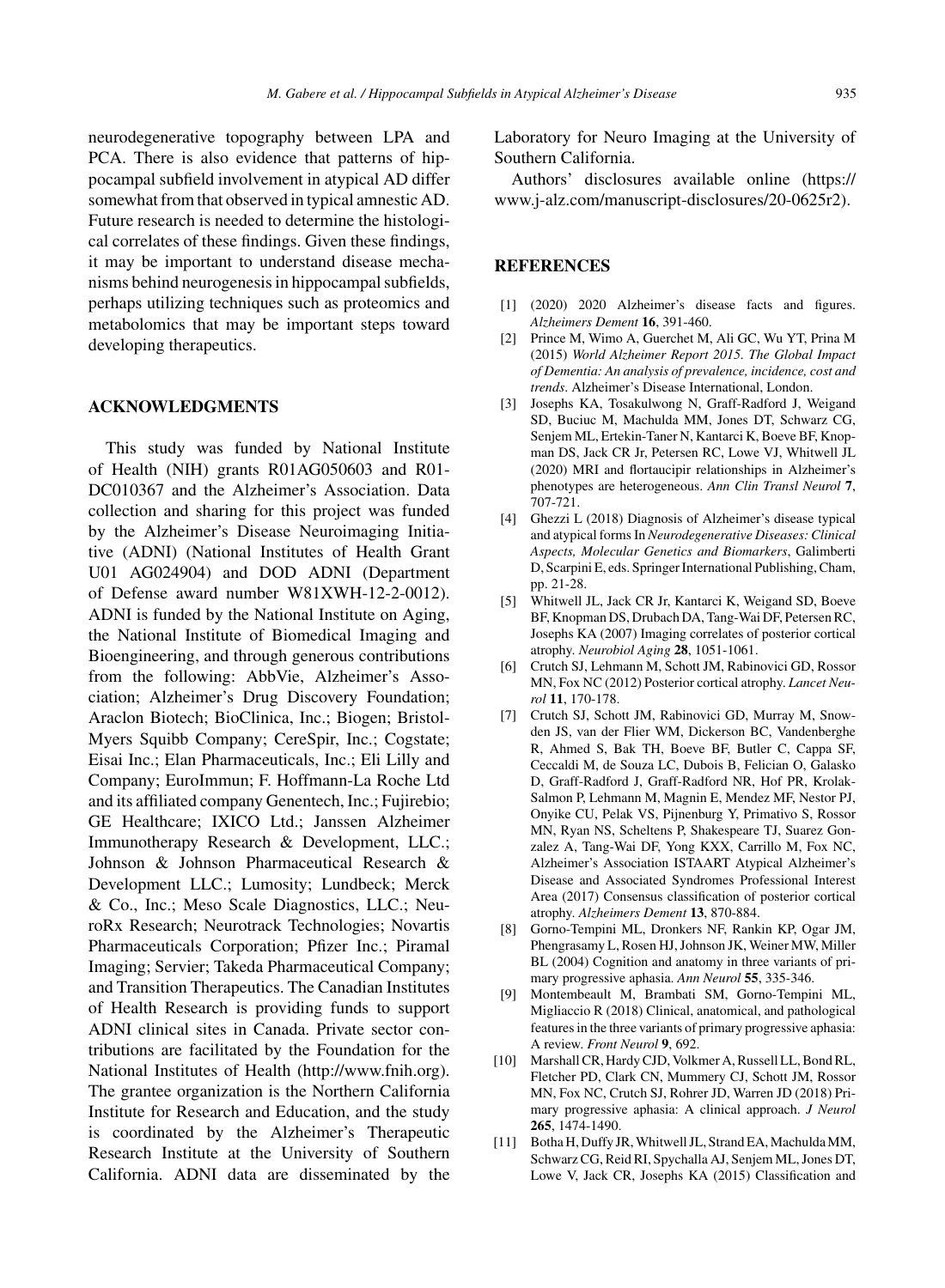clinicoradiologic features of primary progressive aphasia (PPA) and apraxia of speech. *Cortex* **69**, 220-236.

- [12] Mu Y, Gage FH (2011) Adult hippocampal neurogenesis and its role in Alzheimer's disease. *Mol Neurodegener* **6**, 85.
- [13] Firth NC, Primativo S, Marinescu R-V, Shakespeare TJ, Suarez-Gonzalez A, Lehmann M, Carton A, Ocal D, Pavisic I, Paterson RW, Slattery CF, Foulkes AJM, Ridha BH, Gil-Néciga E, Oxtoby NP, Young AL, Modat M, Cardoso MJ, Ourselin S, Ryan NS, Miller BL, Rabinovici GD, Warrington EK, Rossor MN, Fox NC, Warren JD, Alexander DC, Schott JM, Yong KXX, Crutch SJ (2019) Longitudinal neuroanatomical and cognitive progression of posterior cortical atrophy. *Brain* **142**, 2082-2095.
- [14] Manning EN, Macdonald KE, Leung KK, Young J, Pepple T, Lehmann M, Zuluaga MA, Cardoso MJ, Schott JM, Ourselin S, Crutch S, Fox NC, Barnes J (2015) Differential hippocampal shapes in posterior cortical atrophy patients: A comparison with control and typical AD subjects. *Hum Brain Mapp* **36**, 5123-5136.
- [15] Migliaccio R, Agosta F, Rascovsky K, Karydas A, Bonasera S, Rabinovici GD, Miller BL, Gorno-Tempini ML (2009) Clinical syndromes associated with posterior atrophy: Early age at onset AD spectrum. *Neurology* **73**, 1571-1578.
- [16] Tetzloff KA, Graff-Radford J, Martin PR, Tosakulwong N, Machulda MM, Duffy JR, Clark HM, Senjem ML, Schwarz CG, Spychalla AJ, Drubach DA, Jack CR, Lowe VJ, Josephs KA, Whitwell JL (2018) Regional distribution, asymmetry, and clinical correlates of tau uptake on [18F]AV-1451 PET in atypical Alzheimer's disease. *J Alzheimers Dis* **62**, 1713- 1724.
- [17] Eldridge LL, Engel SA, Zeineh MM, Bookheimer SY, Knowlton BJ (2005) A dissociation of encoding and retrieval processes in the human hippocampus. *J Neurosci* **25**, 3280-3286.
- [18] Zeineh MM, Engel SA, Thompson PM, Bookheimer SY (2003) Dynamics of the hippocampus during encoding and retrieval of face-name pairs. *Science* **299**, 577-580.
- [19] O'Mara SM, Sanchez-Vives MV, Brotons-Mas JR, O'Hare E (2009) Roles for the subiculum in spatial information processing, memory, motivation and the temporal control of behaviour. *Prog Neuropsychopharmacol Biol Psychiatry* **33**, 782-790.
- [20] Pang CC, Kiecker C, O'Brien JT, Noble W, Chang RC (2019) Ammon's horn 2 (CA2) of the hippocampus: A long-known region with a new potential role in neurodegeneration. *Neuroscientist* **25**, 167-180.
- [21] Parker TD, Slattery CF, Yong KXX, Nicholas JM, Paterson RW, Foulkes AJM, Malone IB, Thomas DL, Cash DM, Crutch SJ, Fox NC, Schott JM (2019) Differences in hippocampal subfield volume are seen in phenotypic variants of early onset Alzheimer's disease. *Neuroimage Clin* **21**, 101632.
- [22] Christensen A, Alpert K, Rogalski E, Cobia D, Rao J, Beg MF, Weintraub S, Mesulam MM, Wang L (2015) Hippocampal subfield surface deformity in non-semantic primary progressive aphasia. *Alzheimers Dement* **1**, 14-23.
- [23] Gorno-Tempini ML, Brambati SM, Ginex V, Ogar J, Dronkers NF, Marcone A, Perani D, Garibotto V, Cappa SF, Miller BL (2008) The logopenic/phonological variant of primary progressive aphasia. *Neurology* **71**, 1227-1234.
- [24] Whitwell JL, Avula R, Master A, Vemuri P, Senjem ML, Jones DT, Jack CR, Josephs KA (2011) Disrupted thalamocortical connectivity in PSP: A resting state fMRI, DTI, and VBM study. *Parkinsonism Relat Disord* **17**, 599-605.
- [25] McKhann GM, Knopman DS, Chertkow H, Hyman BT, Jack CR, Jr., Kawas CH, Klunk WE, Koroshetz WJ, Manly JJ, Mayeux R, Mohs RC, Morris JC, Rossor MN, Scheltens P, Carrillo MC, Thies B, Weintraub S, Phelps CH (2011) The diagnosis of dementia due to Alzheimer's disease: Recommendations from the National Institute on Aging-Alzheimer's Association workgroups on diagnostic guidelines for Alzheimer's disease. *Alzheimers Dement* **7**, 263-269.
- [26] Nasreddine ZS, Phillips NA, Bedirian V, Charbonneau S, Whitehead V, Collin I, Cummings JL, Chertkow H (2005) The Montreal Cognitive Assessment, MoCA: A brief screening tool for mild cognitive impairment. *J Am Geriatr Soc* **53**, 695-699.
- [27] Hughes CP, Berg L, Danziger WL, Coben LA, Martin RL (1982) A new clinical scale for the staging of dementia. *Br J Psychiatry* **140**, 566-572.
- [28] Goodglass H, Kaplan E (1972) *Boston Diagnostic Aphasia Examination (BDAE)*, Lea and Febiger, Philadelphia.
- [29] Kaufer DI, Cummings JL, Ketchel P, Smith V, MacMillan A, Shelley T, Lopez OL, DeKosky ST (2000) Validation of the NPI-Q, a brief clinical form of the Neuropsychiatric Inventory. *J Neuropsychiatry Clin Neurosci* **12**, 233-239.
- [30] Goetz CG (2010) [Movement Disorder Society-Unified Parkinson's Disease Rating Scale (MDS-UPDRS): A new scale for the evaluation of Parkinson's disease]. *Rev Neurol (Paris)* **166**, 1-4.
- [31] Warrington EK, James M (1991) *The visual object and space perception battery*, Thames Valley Test Company, Bury St Edmunds.
- [32] Osterrieth PA (1944) Le test de copie d'une figure complexe. *Arch Psychol* **30**, 206-356.
- [33] Wechsler D (2008) *Wechsler adult intelligence scale–Fourth Edition (WAIS–IV)*. NCS Pearson, San Antonio, TX.
- [34] Rey A (1964) *L'examen clinique en psychologie*, Presses Universitaires de France, Paris.
- [35] Lansing AE, Ivnik RJ, Cullum CM, Randolph C (1999) An empirically derived short form of the Boston naming test. *Arch Clin Neuropsychol* **14**, 481-487.
- [36] Iglesias JE, Augustinack JC, Nguyen K, Player CM, Player A, Wright M, Roy N, Frosch MP, McKee AC, Wald LL, Fischl B, Van Leemput K, Alzheimer's Disease Neuroimaging Initiative (2015) A computational atlas of the hippocampal formation using *ex vivo*, ultra-high resolution MRI: Application to adaptive segmentation of*in vivo* MRI.*Neuroimage* **115**, 117-137.
- [37] Van Leemput K, Bakkour A, Benner T, Wiggins G, Wald LL, Augustinack J, Dickerson BC, Golland P, Fischl B (2009) Automated segmentation of hippocampal subfields from ultra-high resolution *in vivo* MRI. *Hippocampus* **19**, 549-557.
- [38] Dempster AP, Laird NM, Rubin DB (1977) Maximum likelihood from incomplete data via the EM algorithm. *J Royal Stat Soc* **39**, 1-22.
- [39] Benjamini Y, Hochberg Y (1995) Controlling the false discovery rate: A practical and powerful approach to multiple testing. *J Royal Stat Soc* **57**, 289-300.
- [40] Dalton MA, Maguire EA (2017) The pre/parasubiculum: A hippocampal hub for scene-based cognition? *Curr Opin Behav Sci* **17**, 34-40.
- [41] Powell TP, Guillery RW, Cowan WM (1957) A quantitative study of the fornixmamillo-thalamic system. *J Anat* **91**, 419-437.
- [42] Dahmani L, Courcot B, Near J, Patel R, Amaral RSC, Chakravarty MM, Bohbot VD (2020) Fimbria-fornix vol-